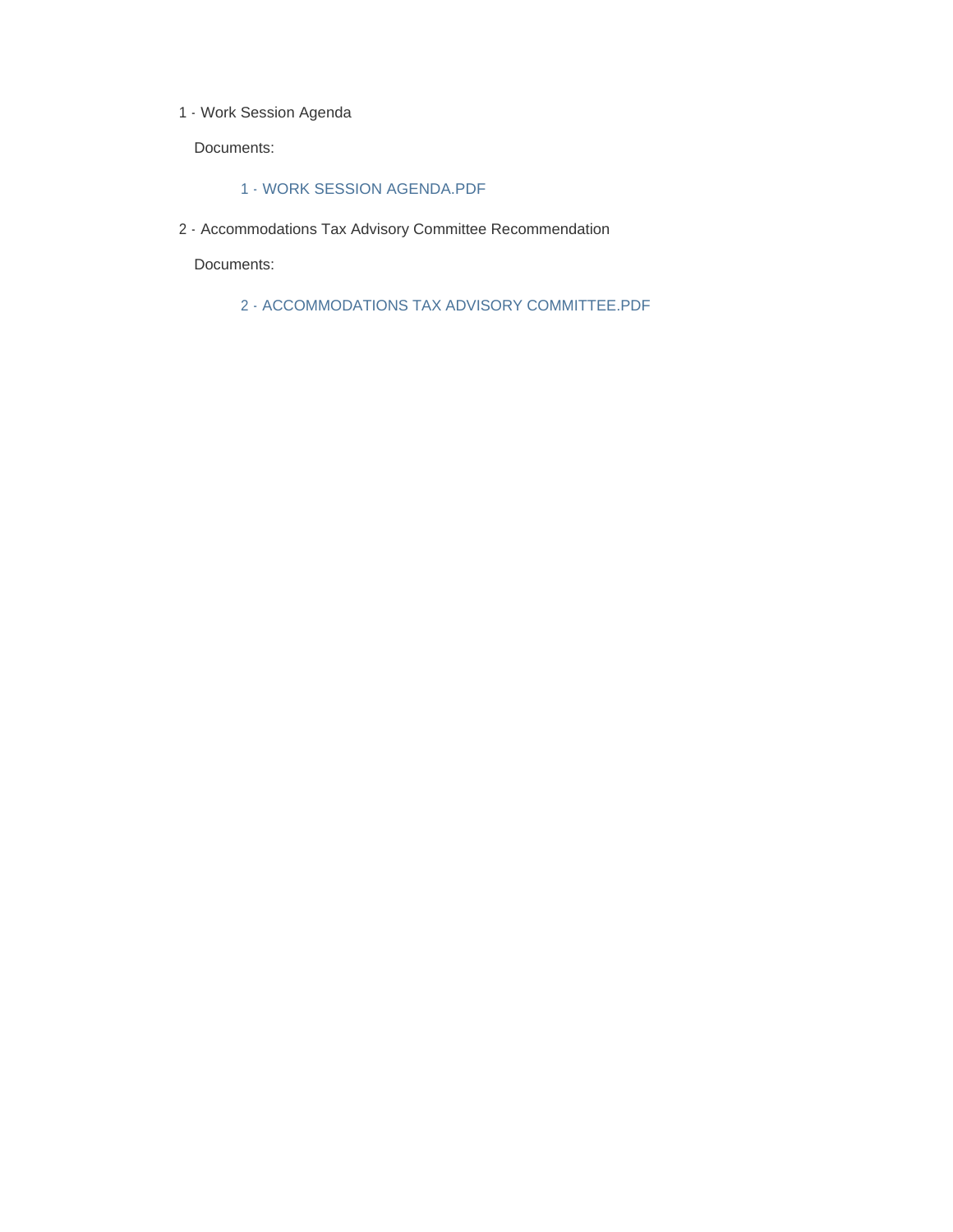

# **CITY COUNCIL OF THE CITY OF GREENVILLE WORK SESSION MEETING**

## **Monday, May 9, 2022 - 3:00 p.m.**

## **Greenville City Hall, Council Chambers, 206 S. Main Street**

Citizens may access the meeting at the following web address: <https://www.greenvillesc.gov/1694/Online-Meetings>

- CITY COUNCIL: Mayor Knox White; Councilmember Wil Brasington; Councilmember John DeWorken, Councilmember Dorothy Dowe, Councilmember Lillian Flemming; Councilmember Ken Gibson; Councilmember Russell Stall
- CITY STAFF: City Manager John McDonough, Interim City Attorney Leigh Paoletti; City Clerk Camilla G. Pitman

# **AGENDA**

| 1. | <b>Call to Order</b>                                                                                                                                                                                                                                                                                    |                                                                                                     |                                                                                                                                            | 3:00 p.m.              |           |
|----|---------------------------------------------------------------------------------------------------------------------------------------------------------------------------------------------------------------------------------------------------------------------------------------------------------|-----------------------------------------------------------------------------------------------------|--------------------------------------------------------------------------------------------------------------------------------------------|------------------------|-----------|
| 2. | <b>Accommodations Tax Advisory Committee Recommendation</b><br>(Presented by ATAX Chair Joe Hindman)                                                                                                                                                                                                    |                                                                                                     |                                                                                                                                            |                        | 3:00 p.m. |
| 3. | <b>Greenville Convention Center</b><br>(Presented by Assistant City Manager Shannon Lavrin and<br>Office of Management and Budget Director Matt Efird)                                                                                                                                                  |                                                                                                     |                                                                                                                                            |                        | 3:30 p.m. |
| 4. | <b>Executive Session:</b><br>NOTE: City Council will leave the Work Session to conduct an Executive Session<br>which is not open to the public. The Work Session meeting will adjourn following the<br>completion of the Executive Session. No action will be taken prior to adjourning the<br>meeting. |                                                                                                     |                                                                                                                                            |                        | 3:45 p.m. |
|    | a.                                                                                                                                                                                                                                                                                                      | <b>Economic Development / Legal Briefing</b><br>(Presented by Interim City Attorney Leigh Paoletti) |                                                                                                                                            |                        | 3:45 p.m. |
|    |                                                                                                                                                                                                                                                                                                         | 1.                                                                                                  | <b>Greenville Drive</b><br>(Presented by Craig Brown)                                                                                      | (30 minutes)           |           |
|    |                                                                                                                                                                                                                                                                                                         | 2.                                                                                                  | <b>West Washington Street</b><br>(Presented by Assistant City Manager Shannon Lavrin)                                                      | (10 minutes)           |           |
|    |                                                                                                                                                                                                                                                                                                         | 3.                                                                                                  | <b>SunCap Agreement</b><br>(Presented by Assistant City Manager Shannon Lavrin<br>and Office of Management and Budget Director Matt Efird) | (10 minutes)           |           |
|    |                                                                                                                                                                                                                                                                                                         | 4.                                                                                                  | <b>Contract Renewal with CESA</b><br>(Presented by Parks, Recreation and Tourism<br>Director Angie Prosser)                                | $(10 \text{ minutes})$ |           |
|    | b.<br><b>Boards and Commissions)</b><br>(Presented by City Clerk Camilla Pitman)                                                                                                                                                                                                                        |                                                                                                     |                                                                                                                                            | 4:45 p.m.              |           |
| 5. | <b>Adjourn</b>                                                                                                                                                                                                                                                                                          |                                                                                                     |                                                                                                                                            | 5:00 p.m.              |           |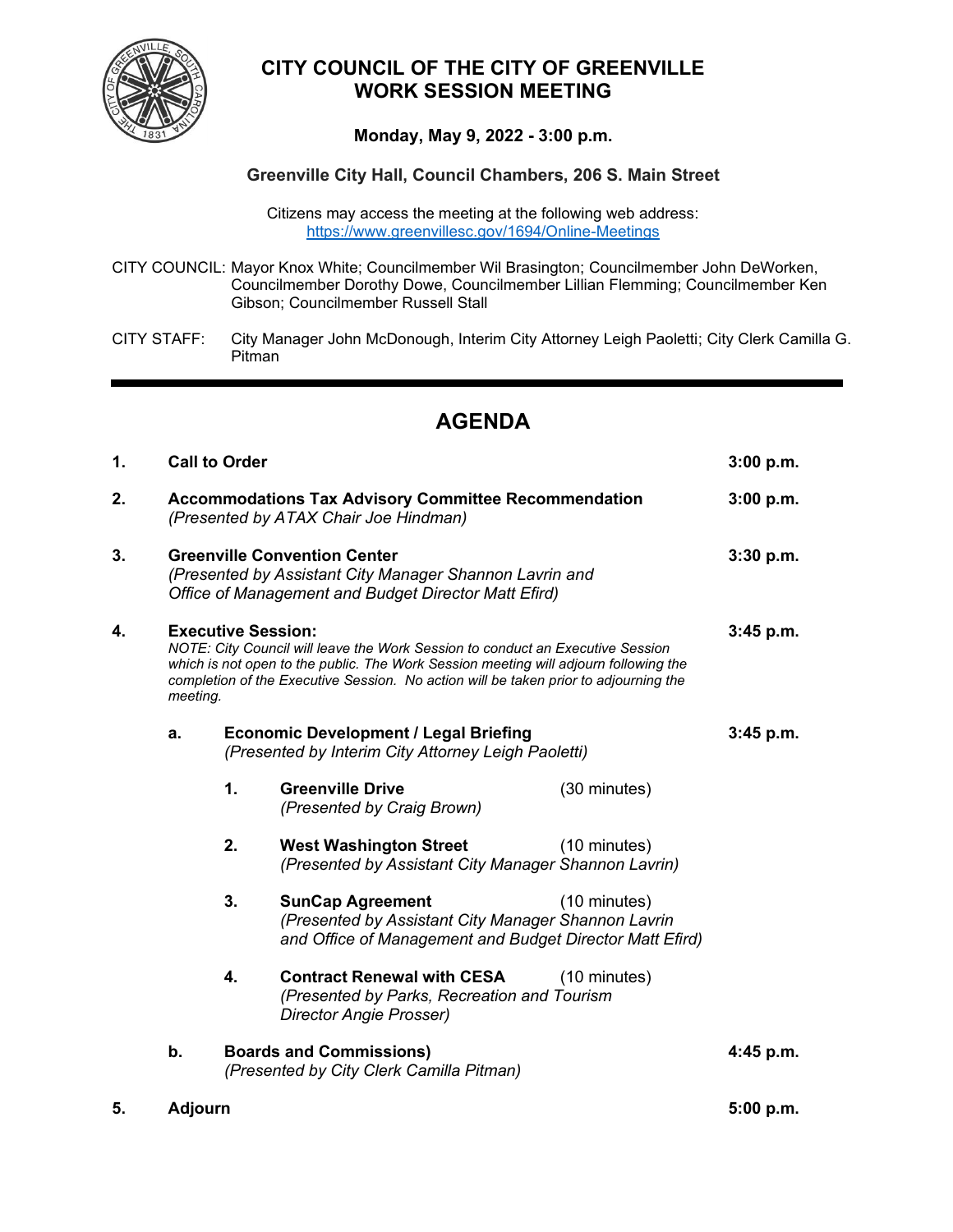## **MEMORANDUM**

| To:   | Mr. Mayor, Mr. City Manager, and Greenville City Council Members |  |
|-------|------------------------------------------------------------------|--|
| From: | <b>Accommodations Tax Advisory Committee</b>                     |  |
| Date: | <b>May 4th 2022</b>                                              |  |
| RE:   | 2022-2023 ATAX Funding Recommendations                           |  |

Below are the recommendations of the Accommodations Tax Advisory Committee for Funding in Fiscal Year 2022-2023. Committee members were Joe Hindman (Chair), Lindsey Davis (Vice-Chair), David Edwards, Kenisha Brantley, Bill Groves, Joshua Riley and Mary Hipp.

In considering the requests, the Committee used the criteria outlined in the Guidelines for City of Greenville Tourism (Accommodations and Hospitality Tax) Funds and various information provided by the City Staff in interpreting those guidelines.

In FY 2021-22, \$1,500,000 was awarded. The amount available for the next fiscal year 2022-23, is \$1,950,000 which is still slightly lower than the FY 2019-20 amount of \$2M. This year \$3,853,967 was requested. As market conditions have begun to go back to FY 2019-20 levels, the committee used FY 2019-20 award amounts as a baseline for FY 2022-23 awards.

## **Artisphere —** \$50,000

Artisphere requested \$97,000. The Accommodations Tax Advisory Committee recommends funding in the amount of \$50,000. Artisphere is a widely recognized, annual arts event in Upstate South Carolina's cultural arts calendar. This three-day festival has an economic impact in Greenville of over \$5.4 million. This organization has a long and successful track record of stewardship of ATAX monies and with a continued high number of attendees, more than 17% of which are from outside Greenville. The committee does express concerns that the event falls on the same weekend as Mother's Day, Clemson graduation and BJU graduation.

## **BMW Charity Pro-Am —** \$20,000

BMW Charity Pro- Am requested \$100,000 for the Golf Channel. The Accommodations Tax Advisory Committee recommends funding in the amount of \$20,000. These funds requested will go directly to offset the expense associated with NBC Golf Broadcast with an estimated total cost of \$450,000. BMW Pro-Am is a destination event with players, volunteers and support staff coming to Greenville for 3 to 7 days.

## **Bob Jones University (BJU) – Living Gallery —** \$15,000

The Bob Jones University Museum and Gallery requested \$30,000. The Accommodations Tax Advisory Committee recommends funding in the amount of \$15,000. The funds requested are to promote and market BJU's Living Museum production, held every year in the spring, to grow the number of attendees for this event. The Committee feels this level of funding would be appropriate to help BJU in marketing the event to out of market attendees and to help grow its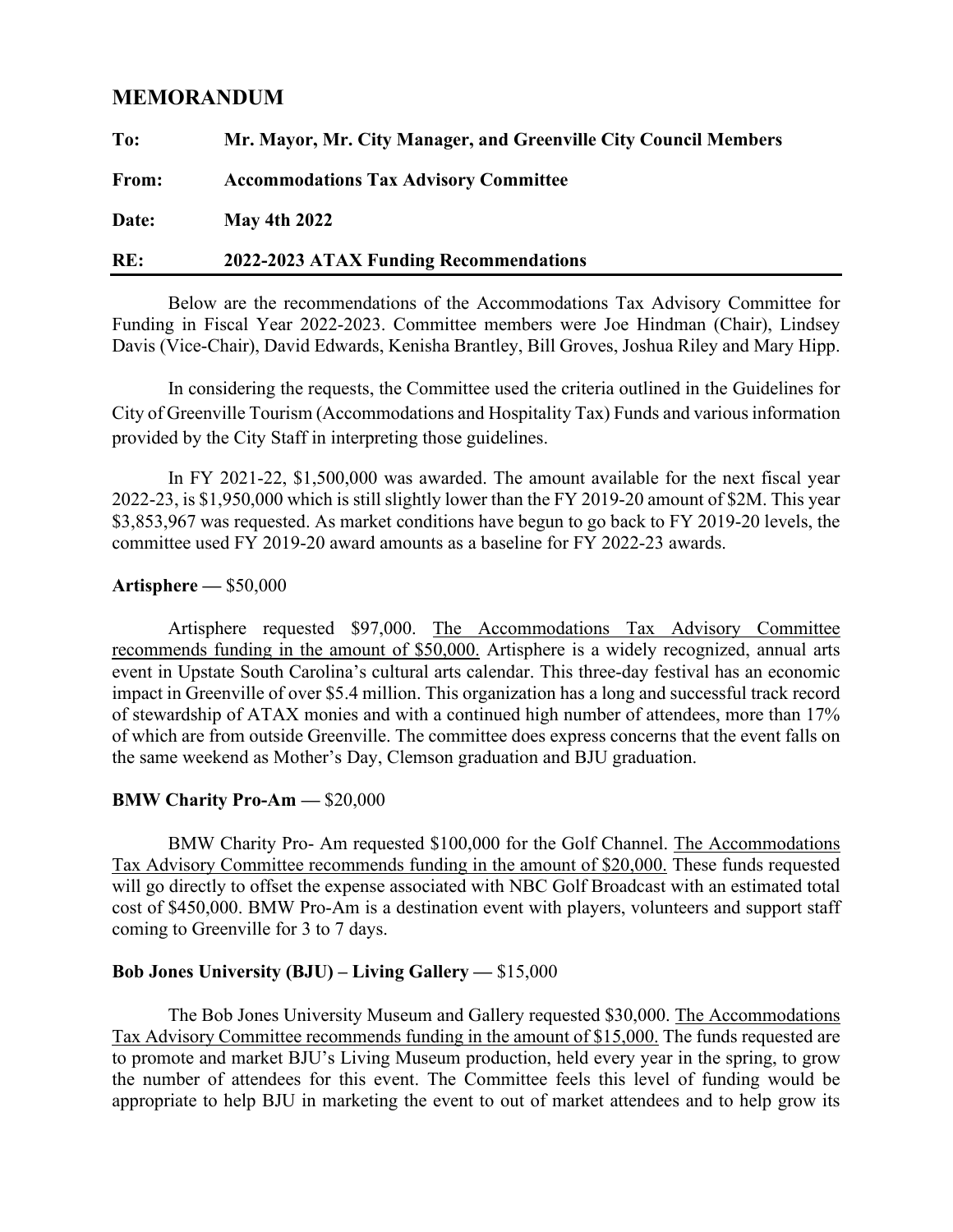economic impact. The committee would like to see BJU Museum & Gallery partner with more local hotels within the City Limits.

## **Cancer Survivor's Park —** \$12,000

The Cancer Survivor's Park requested \$31,267, largely to provide trail signage, healing station plaques, and entry gate signage. The Accommodations Tax Advisory Committee recommends funding in the amount of \$12,000. The committee recognizes that this park and trail connection is vital to the landscape and attraction of downtown tourists. We advise that the funds provided should be used towards the entry-signage as gateways to the park area.

## **Children's Museum of the Upstate - Exhibits —** \$25,000

The Children's Museum requested \$54,500. The Accommodations Tax Advisory Committee recommends funding in the amount of \$25,000. The Committee's recommendation is based on the fact the Children's Museum is a tourism destination that is accessible year-round, and this award will help attract additional out-of-market attendees, which the Museum has been working hard to track. The Children's Museum has been a good steward of previous ATAX funding and is a facility that encourages out of state visitors to make longer trips to Greenville. With the change in travel habits it is believed people will be looking for entertainment closer to home yet "out of town" from their home locations.

## **Clemson University Men of Color Summit —** \$50,000

Clemson University Men of Color Summit requested \$50,000. The Accommodations Tax Advisory Committee recommends funding in the amount of \$50,000. These monies will be used for marketing for an out of market reach. The Men of Color National Summit is an inspiring twoday conference to help prepare and empower underrepresented students to be future leaders in the global economy through higher education. This event has had consistent growth each year.

## **Community Foundation - SC New Play Festival – NEW Applicant —** \$5,000

Community Foundation - SC New Play Festival requested \$5,000. The Accommodations Tax Advisory Committee recommends funding in the amount of \$5,000. These monies will be used for marketing for an out of market reach. This inaugural festival will be a multi-day, citywide event utilizing local theatrical venues, including The Warehouse Theatre, Greenville Theater, South Carolina Children's Theater, Center Stage, and the Peace Center. The festival will celebrate engaging and dynamic new plays and musicals from across the United States. The readings will take place over 3 days, Fri-Sun, making the festival a destination event and encouraging travel and hotel rooms for audience members from the region. The festival will utilize theater spaces all over town, making it a city-wide event.

## **Euphoria —** \$50,000

Euphoria requested \$70,000. The Accommodations Tax Advisory Committee recommends funding in the amount of \$50,000. This event attracts national attention, and we recognize its significant importance to the city and its attendant and significant economic impact. Euphoria has a long and successful track record of stewardship of ATAX monies and the Committee feels this has become a signature Greenville event that strongly promotes tourism and has a great economic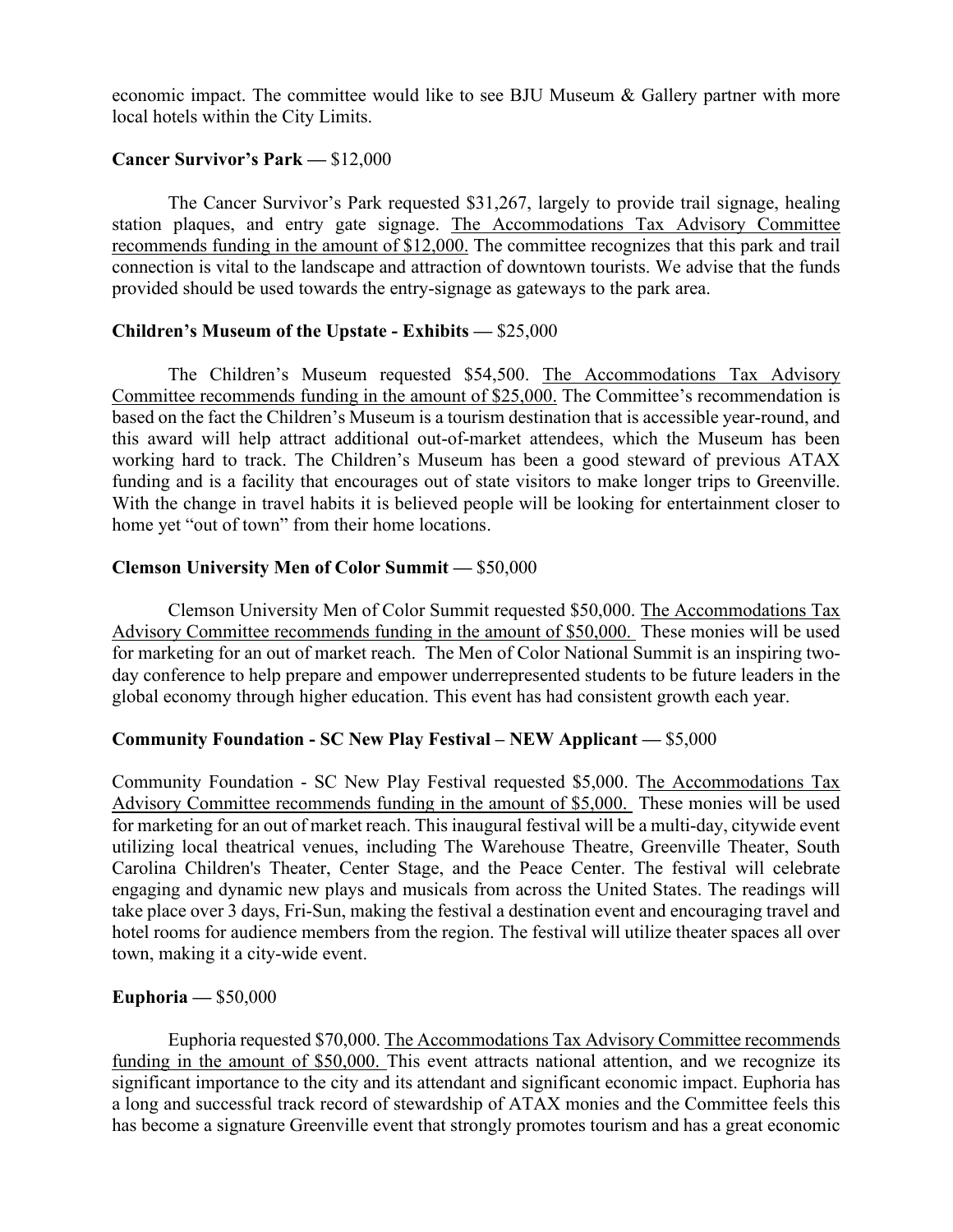impact. The past two years euphoria has pivoted for their 2020 & 2021 event calendars and has managed to continue to bring people to town despite COVID setbacks.

## **Fall for Greenville** — \$50,000

Fall for Greenville requested \$60,000. The Accommodations Tax Advisory Committee recommends funding in the amount of \$50,000. The funds will be used to exclusively advertise, and market activities related to their free admission outdoor food festival. This event is one of the largest in the Southeast and attracts 200,000+ people per year. This applicant has successfully begun tracking out-of-market visitors with the help of VGSC, this investment does directly support marketing efforts promoting tourism and this event has grown in recent years to be a significant food and music festival in the area.

#### **Glow Lyric Theater** — \$3,000

Glow Lyric Theater requested \$3,000. The Accommodations Tax Advisory Committee recommends funding in the amount of \$3,000. These monies will used to promote the 2022 season in August 2022. In the last three years GLOW'S audience has increased by 175% and the committee feels GLOW provide a one-of-a-kind experience in the South with a passionate following.

#### **Greenville Center for Creative Arts** — \$5,000

GCCA requested \$5,000. The Accommodations Tax Advisory Committee recommends funding in the amount of \$5,000. The funds requested are for marketing of workshops being taught by visiting artists. GCCA has significantly expanded the three day and weekend workshops schedule for out of town artists who have strong followings outside of Greenville. Despite being outside the city limits the closest hotels are inside the city limits. It continues to be an economic driver and critical landmark for the Village of West Greenville (Greenville's Arts District).

## **Greenville Chautauqua** — \$10,000

Greenville Chautauqua requested \$10,000. The Accommodations Tax Advisory Committee recommends funding in the amount of \$10,000. The funds requested are for marketing of upcoming events. The Committee feels this award is appropriate to help this organization with the promotion of arts and cultural events and to help market their events to out-of-market attendees. They have a great record of being very responsible stewards of ATAX dollars.

## **Greenville Restaurant Week** — \$25,000

Greenville Restaurant Week requested \$30,000. The Accommodations Tax Advisory Committee recommends funding in the amount of \$25,000. Restaurant Week is a culinary event that brings visitors to restaurants during an otherwise very slow period of time. Local restaurants partner with hotels to offer special packages which are advertised within and outside South Carolina. Conservative estimates indicate that nearly 360,000 people will dine in Greenville during these two 11-day events, with 90,000 being from outside of the City of Greenville, which benefits both restaurants and hotels. This is a strong initiative that directly impacts tourism and demonstrates a significant economic impact in the restaurant industry during slow times.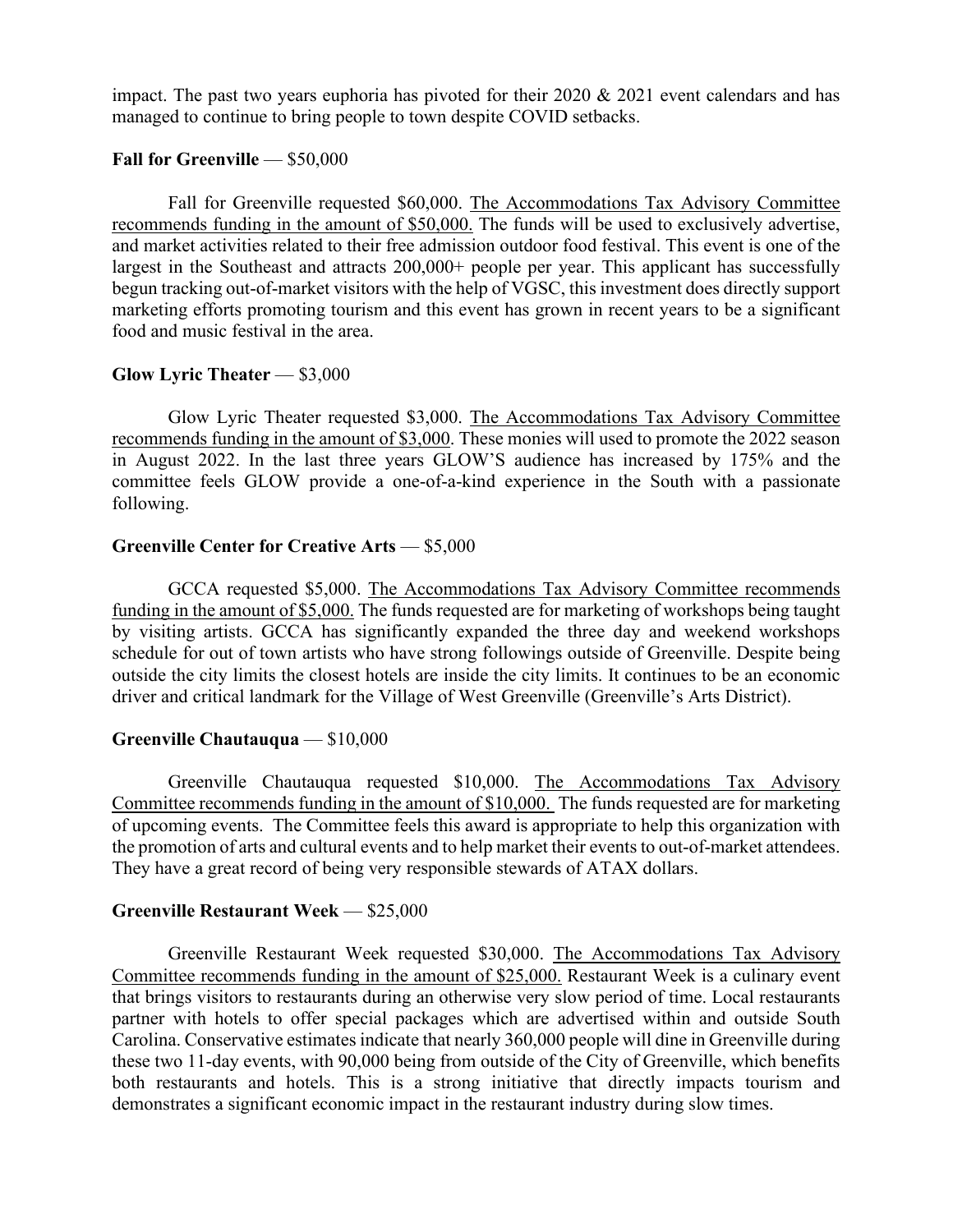## **Greenville St. Patrick's Day Parade and Festival – NEW Applicant —** \$5,000

Greenville St. Patrick's Day Parade and Festival requested \$10,000. The Accommodations Tax Advisory Committee recommends funding in the amount of \$5,000. These monies will be used for marketing for an out of market reach. The Greenville St. Patrick's Day Parade and Festival is a long-standing annual parade and celebration of Greenville's Irish heritage that takes place the Saturday before St. Patrick's Day. The parade runs the length of Main St. from the West End to Noma Square and culminates with a street festival on the block between E. North St. and Beatty St. with live music and vendors in and around NOMA Square.

## **India Association of Greenville —** \$15,000

India Association of Greenville requested \$50,000. The Accommodations Tax Advisory Committee recommends funding in the amount of \$15,000. These monies will be used for marketing for an out of market reach. The India Association of Greenville last received funding for their Festival in 2019-20. They're hoping to expand and increase their reach with their 2022- 23 event to further provide visibility, representation, and inclusivity in Downtown Greenville through cultural programming, food, and vending.

## **Lake Conestee Nature Park - Playscape —** \$15,800

Lake Conestee Nature Park - Playscape requested \$25,000. The Accommodations Tax Advisory Committee recommends funding in the amount of \$15,800. These monies are to be used to build a children's playscape. This Nature Playscape will provide an unparalleled opportunity for children to safely connect with nature and will serve as a unique and important addition to the City's collection of public outdoor spaces. The committee feels that Lake Conestee is a gem of Greenville County and with new leadership has proven a strong understanding of marketing and branding to further promoting the City of Greenville.

## **MAC —** \$475,000

The Metropolitan Arts Council requested \$500,000. The Accommodations Tax Advisory Committee recommends funding in the amount of \$475,000. MAC continues its role as the city's leading arts marketing and advocacy agency representing over 50+ arts organizations, theatres, and venues in the downtown area. MAC efforts are focused on marketing activities for these arts organizations, which allows the arts organizations to concentrate on programming and performing. The arts are often why an overnight visit to Greenville is extended an extra day. MAC has a long and successful track record of stewardship of Accommodations Tax monies and the Committee strongly feels this is a significant but appropriate level of investment in tourism.

## **Rotary Club - Kringle Holiday Village – NEW Applicant —** \$10,000

Rotary Club - Kringle Holiday Village requested \$20,000. The Accommodations Tax Advisory Committee recommends funding in the amount of \$10,000. These monies will be used for marketing for an out of market reach. The Rotary Club of Greenville, in conjunction with the Greenville Drive/West End Events is excited to bring Kringle Holiday Village back to Fluor Field after a smashing inaugural event in 2021. Kringle Holiday Village is modeled after Europe's festive holiday markets but features the unique southern charm of Greenville, SC. Kringle Holiday Village is a weekend of unique local vendors and artisans, European and family favorite foods, strolling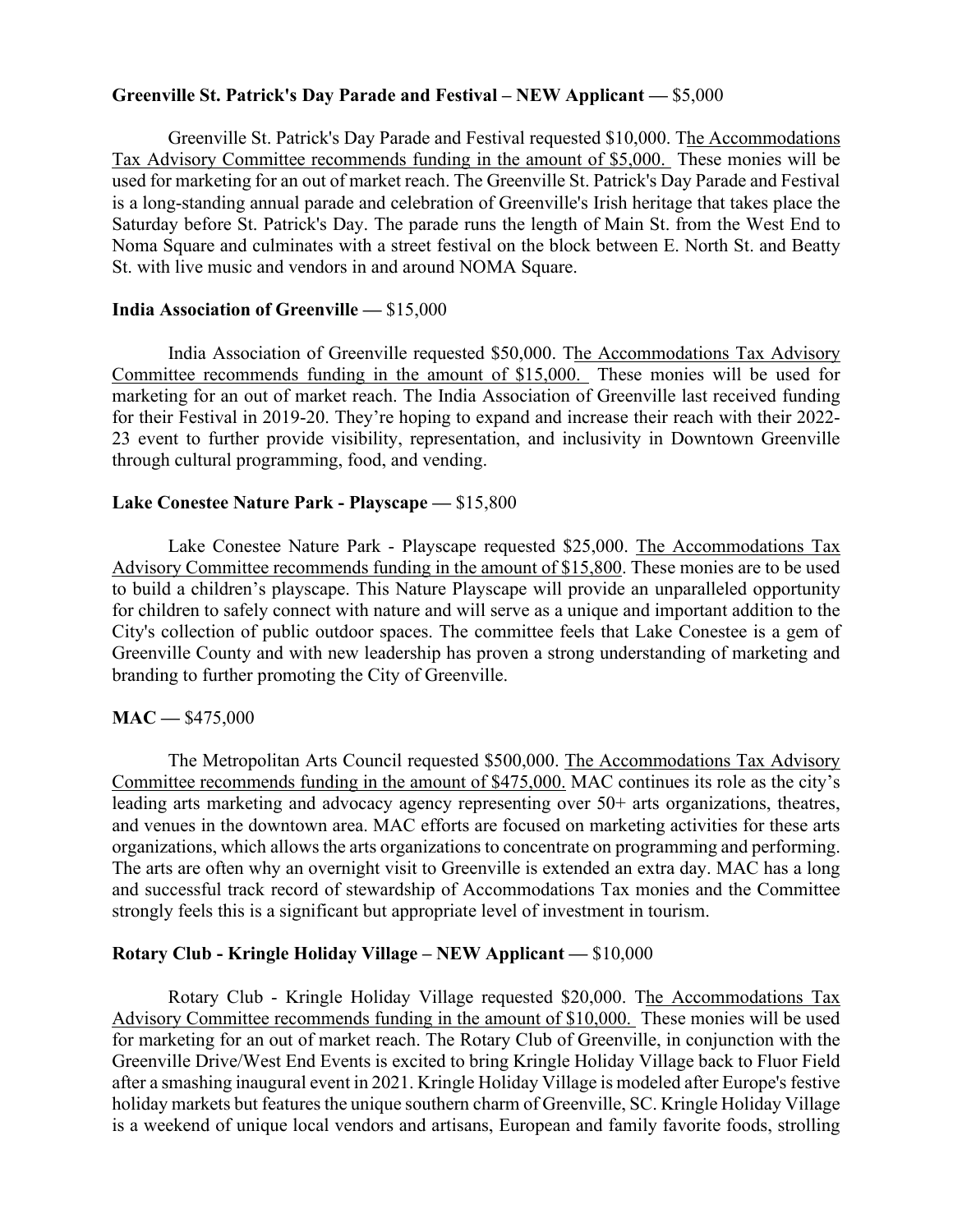and musical entertainment, visits from Santa, games, rides and inflatables for the children and a German Bier Garden featuring warm traditional Gluhwein for the adults. Net proceeds directly benefit Rotary Charities.

#### **SC Arts Education Association** — \$5,000

SC Arts Education Association requested \$5,000. The Accommodations Tax Advisory Committee recommends funding in the amount of \$5,000. These monies will be used to market to all 79 school districts as well as implement new technologies for the event. The SCAEA Conference has been held in Greenville since 2018 after alternating between Greenville and Beaufort for several years. The Association decided to remain in Greenville at the request of the attendees.

## **Scottish Games** — \$30,000

Scottish Games requested \$50,000. The Accommodations Tax Advisory Committee recommends funding in the amount of \$30,000. These monies will be used to exclusively advertise and market activities related to the events held in the City of Greenville attracting 18,000+ people of which 55% are considered qualified tourists. This organization has a very successful track record of stewardship of ATAX monies and the Committee appreciates this organization's targeted efforts to host events in the downtown area.

#### **Sigal Music Museum (was Carolina Music Foundation) —** \$5,000

Sigal Music Museum (was Carolina Music Foundation) requested \$10,000. The Accommodations Tax Advisory Committee recommends funding in the amount of \$5,000. These monies will be used for marketing for their newest exhibit, "The Sounds of America," scheduled to open in July 2022. The exhibit will highlight stories from the founding of America to the present, using instruments, objects, recordings, and visuals dating between 1750 to today to demonstrate trends in American music making and celebrate American ingenuity in musical instrument design, music printing, and recording. The exhibit marketing plan builds on the successful campaign used for our current exhibit "Sensational Sigal" and will run for 8 to 12 months. Through zip code analysis, Sigal has determined that 44% of visitors reside outside Greenville County, and 34% reside more than 100 miles away.

## **Upcountry History Museum** — \$10,000

Upcountry History Museum had requested \$20,000. The Accommodations Tax Advisory Committee recommends funding in the amount of \$10,000. This funding will be used to support the exhibit and marketing costs related to the "Nutcracker: The Exhibition", on November 19, 2022. The first of its kind, the Nutcracker exhibition will bring together loans from Walt Disney Archives, The Walt Disney Family Museum, the Charles M. Schulz Museum, R. Michelson Galleries, authors/illustrators James Ransome and Jan Brett, and Greenville County's own Carolina Ballet Theatre. The Committee feels this investment supports tourism-related activities.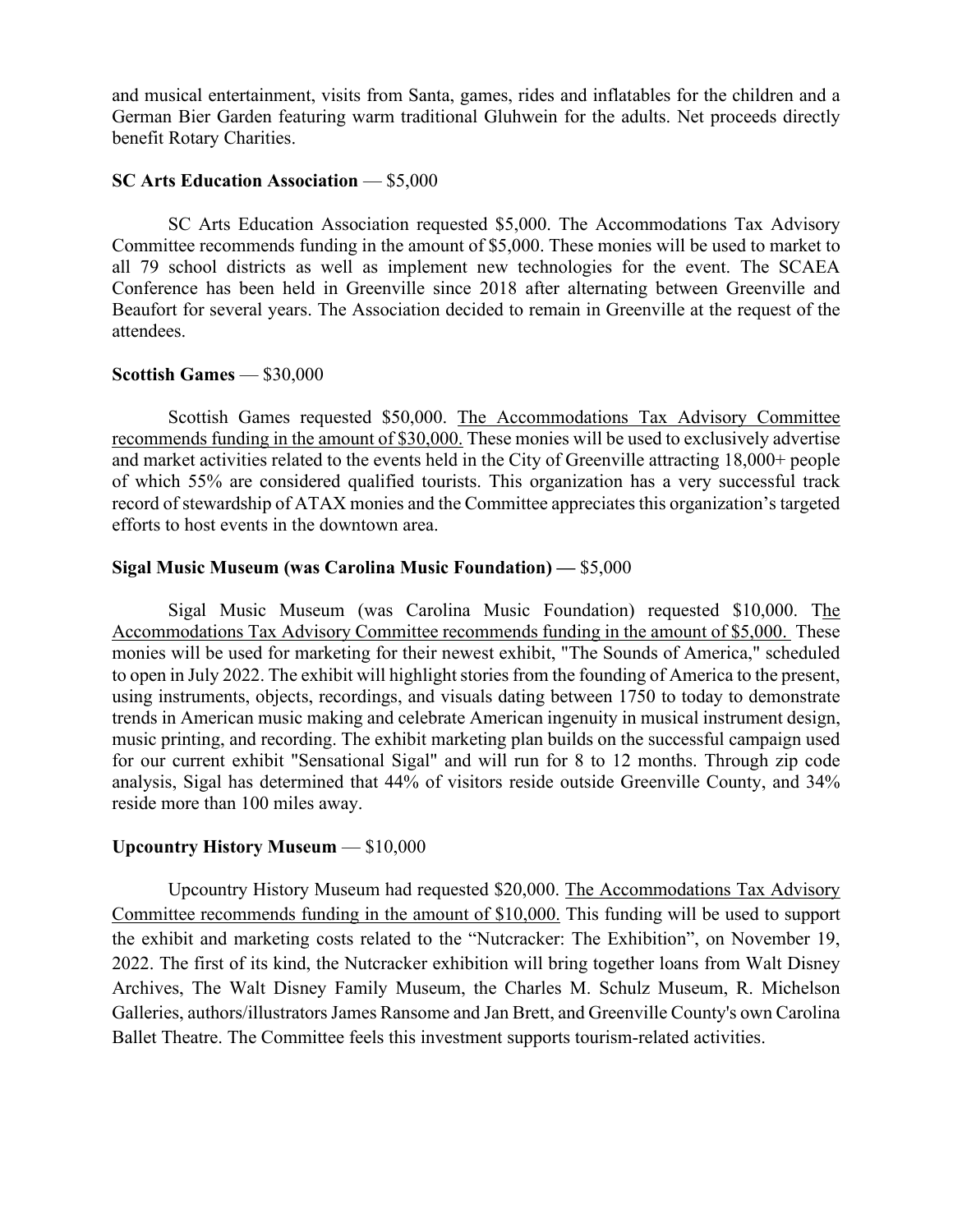#### **Upstate International - International Month** — \$4,000

Upstate International - International Month requested \$4,000. The Accommodations Tax Advisory Committee recommends funding in the amount of \$4,000. These monies are to be used for marketing. UIM has 400 events during International Month across Greenville County. Highlighting the international community of Greenville showcases the diversity of the community.

#### **Upstate International - Salsa at Sunset** — \$3,000

Upstate International - Salsa at Sunset requested \$3,000. The Accommodations Tax Advisory Committee recommends funding in the amount of \$3,000. These monies are to be used for out of area marketing to areas people have come from in the past: Asheville and Charlotte NC, Columbia, SC and Atlanta, GA. The committee has seen this fun, free event in downtown Greenville create a cultural experience as a great opportunity to further diversity & inclusion among our City.

#### **Upstate Veterans Alliance – Veteran's Salute** — \$2,500

Upstate Veterans Alliance requested \$2,500. The Accommodations Tax Advisory Committee recommends funding in the amount of \$2,500. The funds requested are to assist with marketing of the Upstate Salute event for veterans. The Committee feels this event is incredibly worthwhile and growing, and that marketing of the event out-of-market could result in greater economic impact for the City.

#### **Visit Greenville SC (VGSC) – Overnight Visitation Promotions** — \$925,000

Visit Greenville SC requested \$2,484,000. The Accommodations Tax Advisory Committee recommends funding in the amount of \$925,000. The largest recipient of ATAX funds has traditionally been this organization, which directly promotes tourism and whose efforts have clearly yielded a significant and positive economic impact for the City, both through promotional campaigns and through recruitment of conventions and other events. VGSC has a long and successful track record of stewardship of ATAX monies and the Committee strongly feels this is a significant but appropriate level of investment in tourism. The Committee recognizes the desire for additional funding, but would note that the total amount requested by VGSC this year exceeded the total amount of all Accommodations Tax funds available for the 2022-2023 year and that VGSC continues to ask for funding for more specific events each year which are fully funded for 2022-2023 in addition to general marketing dollars requested.

## **Visit Greenville SC (VGSC) – VGSC - AME Church ASPIRE (NEW)** — \$10,000

Visit Greenville SC has requested \$10,000. The Accommodations Tax Advisory Committee recommends funding in the amount of \$10,000. The ASPIRE conference assembles the Christian education-leadership, and the theological institute together, to discuss and adapt new standards and protocols to enhance The Seventh Episcopal District of the AME church. This conference has been a key annual event within the denomination, providing training in a variety of topics for church leadership, committees, and ministries. It is an opportunity to further support and highlight diversity and inclusivity using tourism funds. The ASPIRE Conference brings in as many as 3,000 church leaders from all over South Carolina. The Committee strongly feels this is an appropriate level of investment in tourism and proper use of funding.